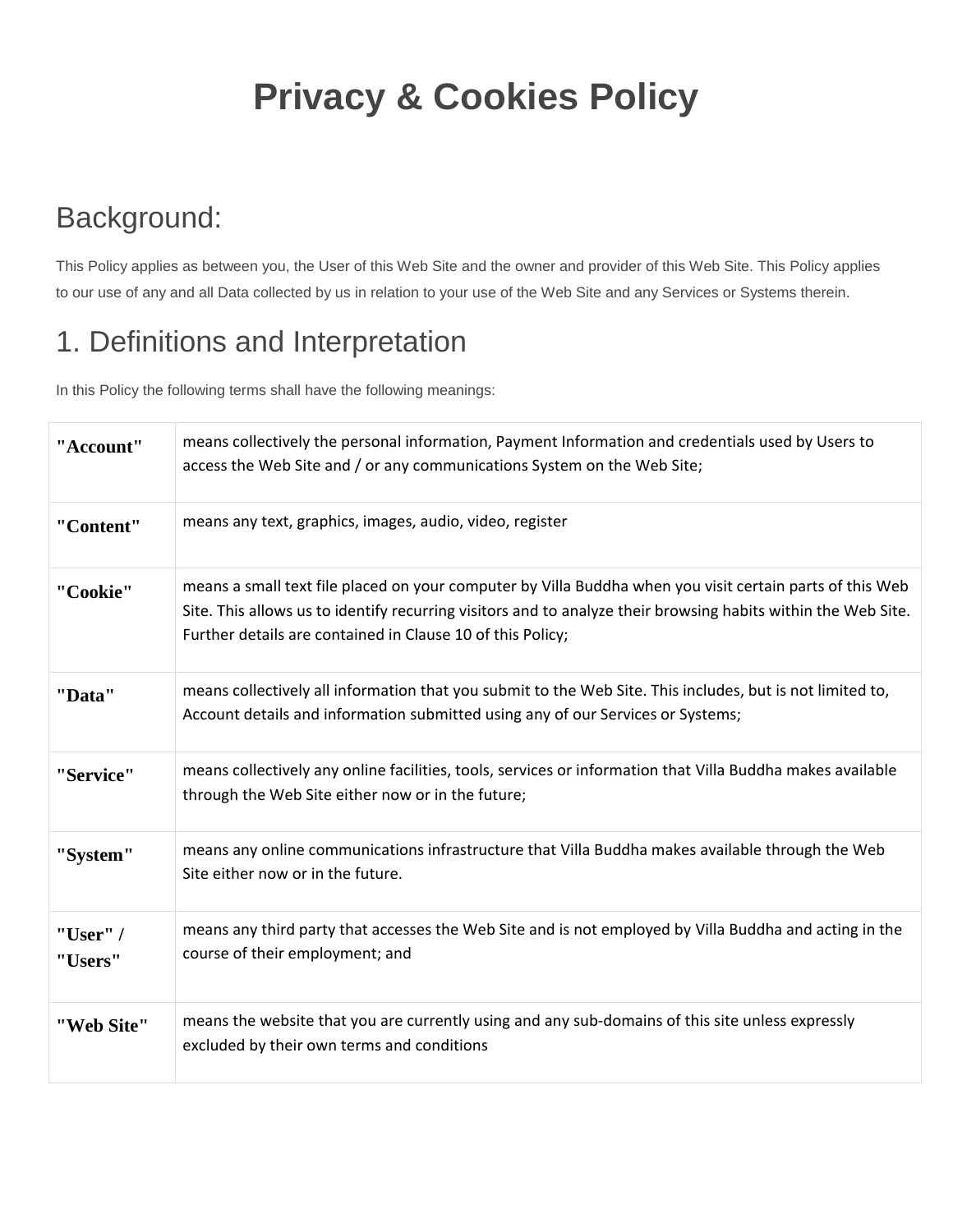### 2. Data Collected

2.1 Villa Buddha will collect only such Data as is deemed necessary to identify you and enable full use of the Services and Systems provided on the Web Site.

2.2 To identify you and enable full use of the Services and Systems of the Web Site Data collected will include Data provided by you plus Data identified via electronic means. Such Data will include:

2.2.1 name;

2.2.2 contact information such as email addresses, mailing address and telephone numbers;

2.2.3 IP address (automatically collected);

2.2.4 web browser type and version (automatically collected);

2.2.5 operating system (automatically collected);

2.2.6 a list of URLS starting with a referring site, your activity on this Web Site, and the site you exit to (automatically collected); and

2.2.7 Cookie information (see Clause 11 below).

### 3. Our Use of Data

3.1 Unless we are obliged or permitted by law to do so, and subject to Clause 5, your Data will not be disclosed to third parties. This includes our affiliates and / or other companies within our group.

3.2 Your Data will be used by us to facilitate your use of our Web Site and to provide you with the best possible service and experience when using our Web Site. Specifically, Data may be used by us for the following reasons:

3.2.1 contact for the purposes of providing requested support services;

3.2.2 internal record keeping;

3.2.3 improvement of our products / services;

3.2.4 transmission by email of promotional materials that may be of interest to you;

3.2.5 contact for market research purposes which may be done using email. Such information may be used to customize or update the Web Site.

3.3 Any personal Data you submit will be retained by Villa Buddha for as long as you use the Services and Systems provided on the Web Site (see Clause 4. Your Data Rights).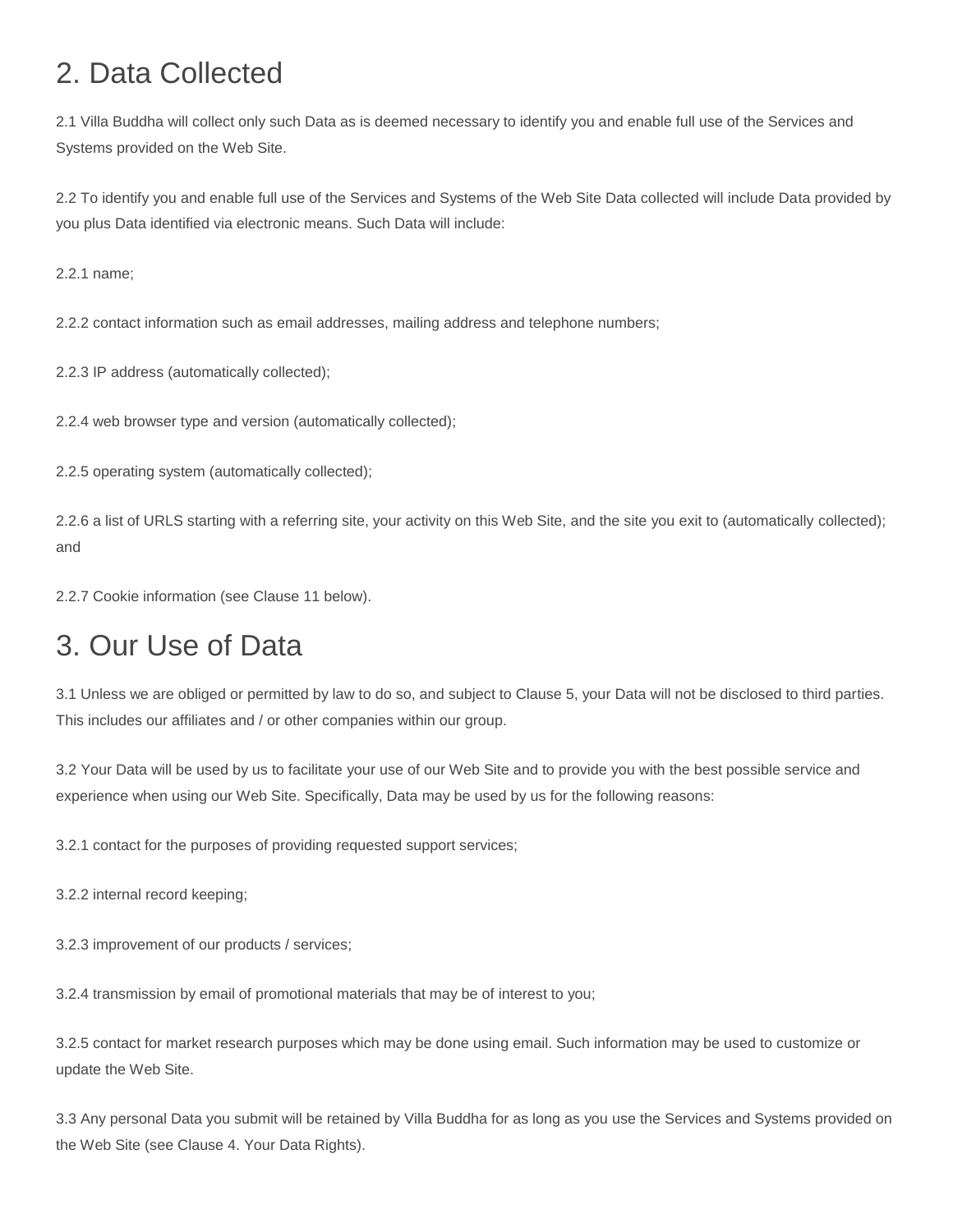3.4 All personal Data is stored securely in accordance with the security principles specified within EU General Data Protection Regulation (GDPR). For more details on security, see Clause 10 below.

3.5 Villa Buddha respect your privacy but reserve the right to disclose any information about you to government or law enforcement officials or private parties as we, in our sole discretion, believe necessary or appropriate to respond to claims and legal process, to protect our property and rights or the property and rights of a third party or to prevent or stop activity we consider to be illegal or unethical. Where we are not legally restrained from doing so we will take reasonable steps to notify you in the event that we are required to provide your personal information to third parties as part of legal process.

### 4. Your Data Rights

4.1 You have the right to withdraw your consent for us to retain your Data at any point. Upon receipt of your instruction to delete your Data Villa Buddha will terminate your access to the Web Site and delete your Data after 180 days (the 180 day retention period is to enable Villa Buddha to respond to any Court authorized request from government or law enforcement officials for its disclosure).

4.2 You have the right to query our collection, retention or use of your Data with the nominated Data Controller at Villa Buddha 4.3 You have the right to lodge a complaint regarding our collection, retention or use of your Data with the Malta Information Commissioners Office

### 5. Third Party Web Sites and Services

Villa Buddha may, from time to time, employ the services of other parties for dealing with matters that may include, but are not limited to, payment handling, delivery of purchased items, search engine facilities, email distribution, advertising and marketing. The providers of such services do have access to certain personal Data provided by Users of this Web Site. All Data used by such parties is used only to the extent required by them to perform the services that Villa Buddha requests. Any use for other purposes is strictly prohibited. Furthermore, any Data that is processed by third parties must be processed within the terms of this Policy and in accordance with the EU General Data Protection Regulation (GDPR).

### 6. Changes of Business Ownership and Control

6.1 Villa Buddha may, from time to time, expand or reduce its business and this may involve the sale of certain divisions or the transfer of control of certain divisions to other parties. Data provided by Users will, where it is relevant to any division so transferred, be transferred along with that division and the new owner or newly controlling party will, under the terms of this Policy, be permitted to use the Data for the purposes for which it was supplied by you.

6.2 In the event that any Data submitted by Users will be transferred in such a manner, you will be contacted in advance and informed of the changes. When contacted you will be given the choice to have your Data deleted or withheld from the new owner or controller.

### 7. Controlling Access to your Data

7.1 Wherever you are required to submit Data, you will be given options to restrict our use of that Data. This may include the following: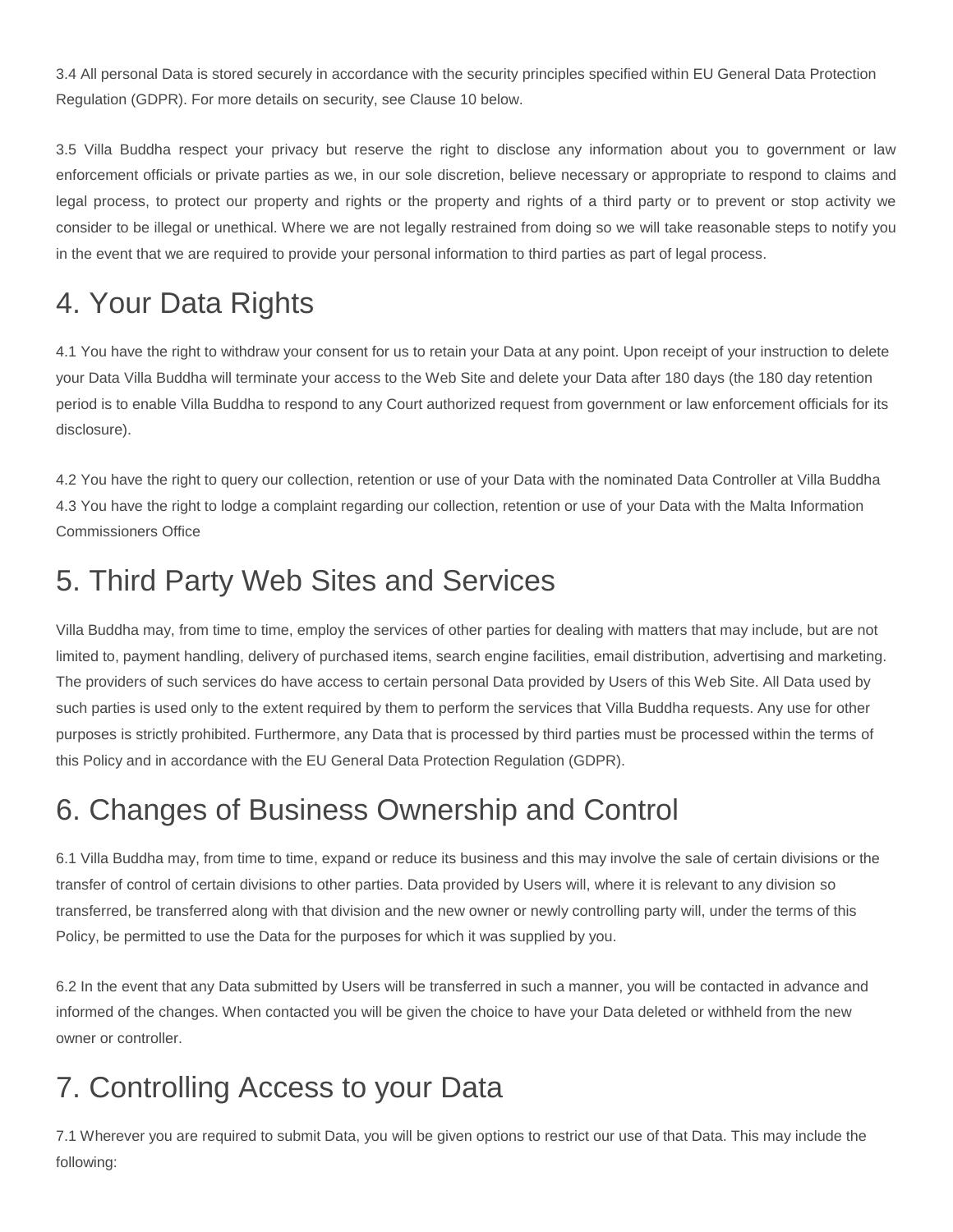7.1.2 sharing Data with third parties.

### 8. Your Right to Withhold Information

8.1 You may access certain areas of the Web Site without providing any Data at all. However, to use all Services and Systems available on the Web Site you may be required to submit your Data.

8.2 You may restrict your internet browser's use of Cookies. For more information see Clause 10 below.

#### 9. Accessing your own Data

9.1 You may access your Account at any time to view or amend the Data. You may need to modify or update your Data if your circumstances change. Additional Data as to your marketing preferences may also be stored and you may change this at any time.

9.2 You have the right to ask for a copy of your personal Data on payment of a small fee.

#### 10. Security

10.1 Data security is of great importance to Villa Buddha and to protect your Data we have put in place suitable physical, electronic and managerial procedures to safeguard and secure Data collected online.

#### 11. Cookies

11.1 Villa Buddha may set and access Cookies on your computer. First-party Cookies that may be placed on your computer are detailed in Schedule 1 and third-party Cookies that may be placed on your computer are detailed in Schedule 2. Villa Buddha has carefully chosen these Cookies and uses them to facilitate certain functions and features of the Web Site. We also use Cookies for analytics purposes. These Cookies track your movements and activities on the Web Site and are designed to give us a better understanding of our users, thus enabling us to improve the Web Site and our services.

11.2 None of the Cookies set by the Web Site jeopardize your privacy in any way and no personal data is collected. By giving your consent to the setting of our Cookies you are enabling us to provide the best possible experience and service to you through our Web Site. If you wish to deny your consent to the placing of Cookies, certain features of the Web Site may not function fully or as intended.

11.3 Certain features of the Web Site depend upon Cookies to function and are deemed, within the law, to be strictly necessary. These Cookies are detailed in Schedule 1. You will not be asked for your consent to place these Cookies however you may still disable cookies via your web browser's settings, as set out in sub-Clause 11.4.

11.4 You can choose to enable or disable Cookies in your web browser. By default, your browser will accept Cookies, however this can be altered. For further details please consult the help menu in your browser. Disabling Cookies may prevent you from using the full range of Services available on the Web Site.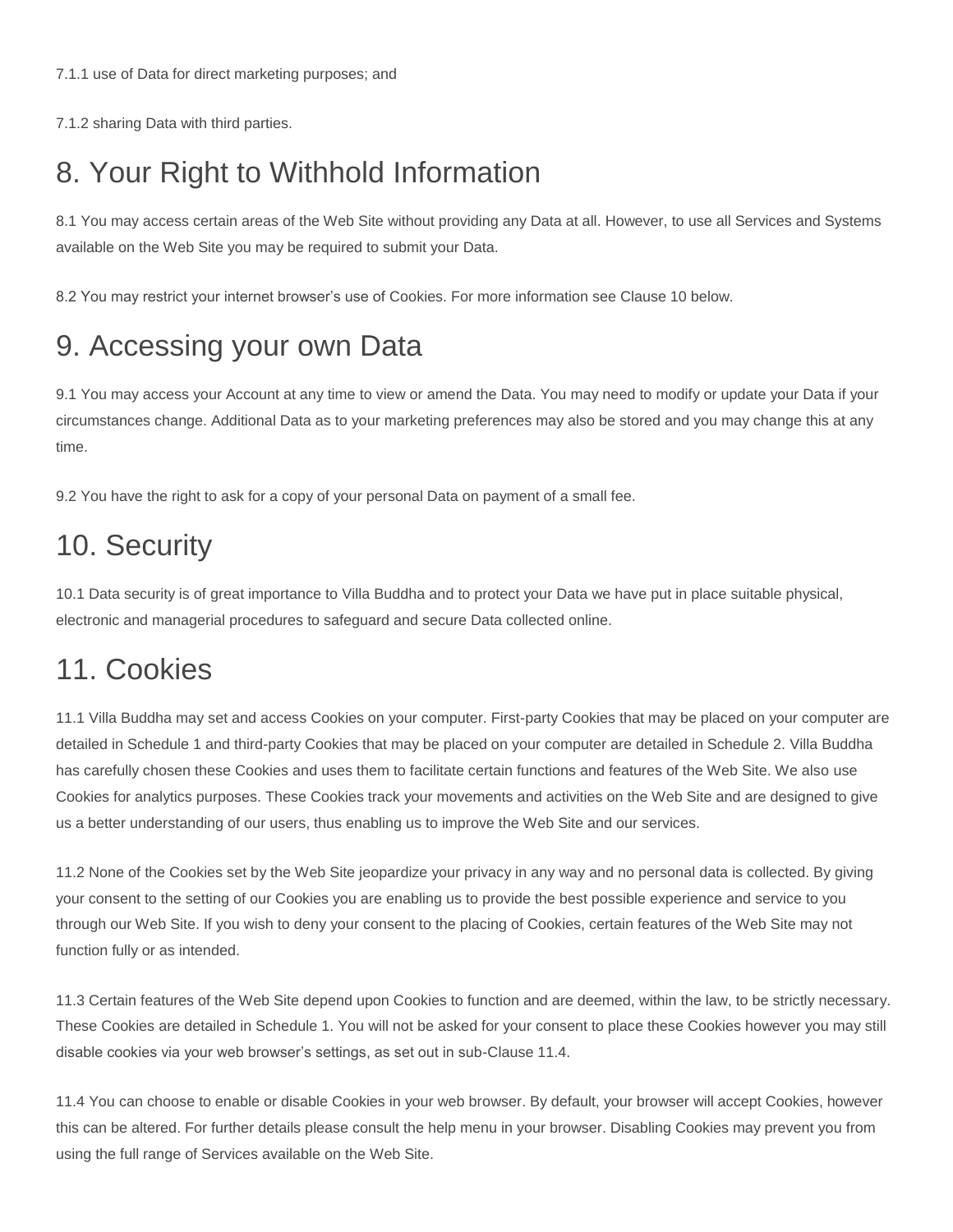11.5 You may delete Cookies at any time however you may lose any information that enables you to access the Web Site more quickly.

11.6 The Web Site uses the third-party Cookies detailed in Schedule 2 for the purposes described therein. These Cookies are not integral to the services provided by the Web Site to you and may be blocked at your choosing via your internet browser's privacy settings.

11.7 It is recommended that you ensure that your internet browser is up-to-date and that you consult the help and guidance provided by the developer of your browser if you are unsure as to how to adjust your privacy settings.

### 12. Changes to this Policy

Villa Buddha reserves the right to change this Privacy Policy as we may deem necessary from time to time or as may be required by law. Any changes will be immediately posted on the Web Site and you are deemed to have accepted the terms of the Policy on your first use of the Web Site following the alterations.

### Schedule 1: First-Party Cookies - Strictly Necessary Cookies

| <b>Name</b>                     | <b>Used</b>                                          | <b>Purpose</b>                                                                                                                          | <b>Typical Content</b>  | <b>Expires</b>                               |
|---------------------------------|------------------------------------------------------|-----------------------------------------------------------------------------------------------------------------------------------------|-------------------------|----------------------------------------------|
| ASP.NET_SessionId               | Throughout                                           | <b>Standard ASP.NET</b><br>cookie containing the<br>user's session ID.                                                                  | Random generated number | End of the<br>session when<br>browser closed |
| AspxAutoDetectCo<br>okieSupport | Throughout Admin<br>Area                             |                                                                                                                                         |                         | End of the<br>session when<br>browser closed |
| <b>GTROLES</b>                  | Throughout Admin<br>Area                             |                                                                                                                                         |                         | End of the<br>session when<br>browser closed |
| <b>GTFORMAUTH</b>               | Throughout Admin<br>Area                             |                                                                                                                                         |                         | End of the<br>session when<br>browser closed |
| promocode                       | Only if you arrive via<br>a URL with a promo<br>code | Remembers promo<br>code so that when you<br>register you don't<br>have to type it in and<br>any discounts are<br>automatically applied. | promo code              | 12 months                                    |